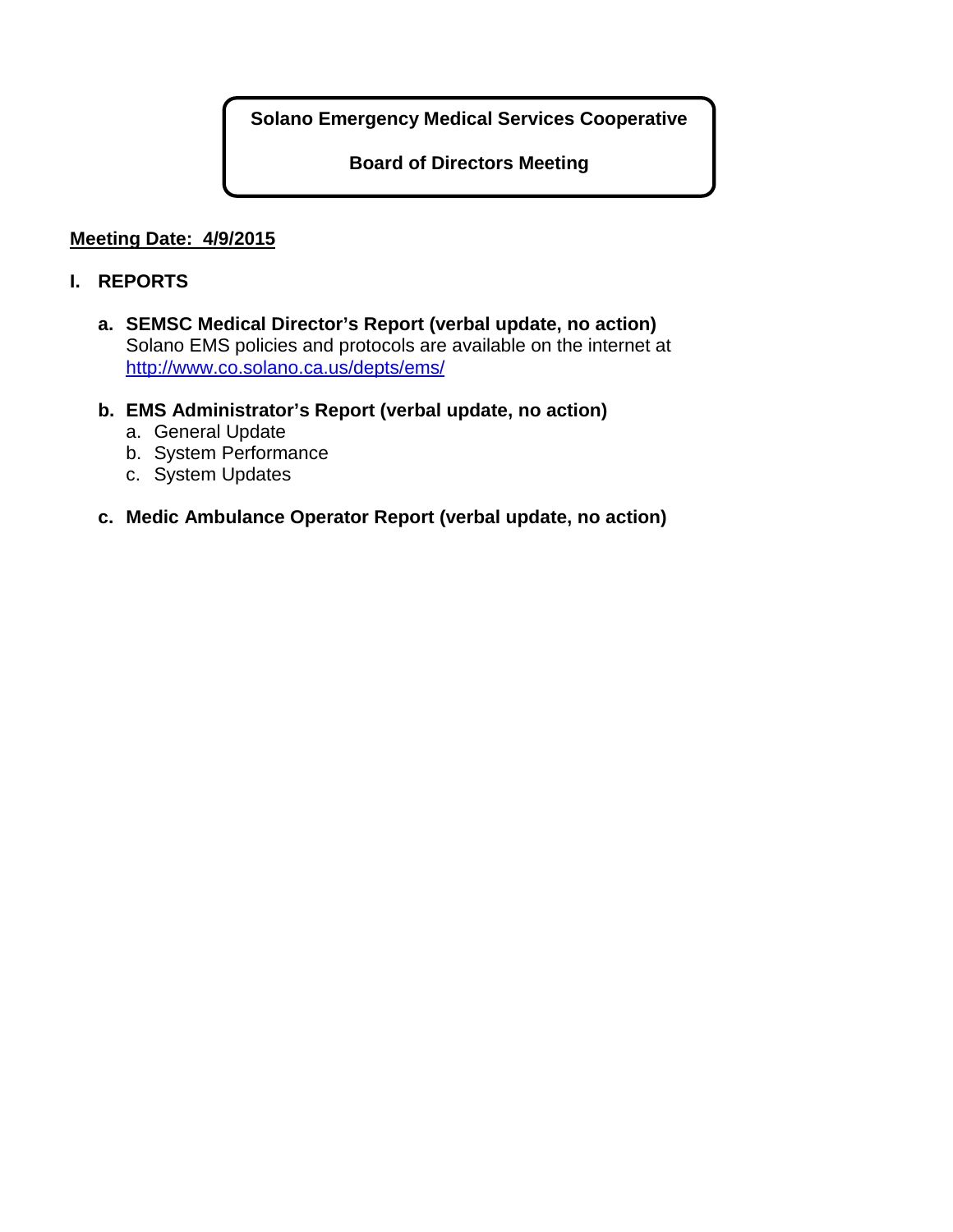**Solano Emergency Medical Services Cooperative**

**Board of Directors Meeting**

## **Meeting Date: 4/9/2015**

## **II. REGULAR CALENDAR**

# **RECOMMENDATION:**

# **a. Review and Consider Approval of Annual SEMSC Budget/Revenue Allocation Plan for FY 2015/2016 and Adoption of Resolution Number 15-001**

# **BACKGROUND:**

The SEMSC was established as a Joint Powers Authority in February 1996. In accordance with Article VIII of the Joint Powers Authority Bylaws, adopted on June 26, 2002, staff is presenting for Board approval and adoption the Annual SEMSC Budget/Revenue Allocation Plan for FY 2015/2016, in the amount \$2,556,029.00 along with Resolution Number 15-001 (Exhibit 1). The Budget/Revenue Allocation Plan provides appropriate staffing and supplies for the work of SEMSC to be carried-out during the coming fiscal year and allocates sufficient funds for expenses related to SEMSC operations.

Also included in the Budget/Revenue Allocation Plan is \$1,470,700.00 in funds that are anticipated to be passed through SEMSC from the Exclusive Operating Area provider (Medic Ambulance) to participating Emergency Medical Services partners (Cities of Benicia, Dixon, Fairfield, and Vallejo).

**LEGAL SUFFICIENCY**: This item has been reviewed by County Counsel.

| <b>BOARD ACTION:</b> |                |  |
|----------------------|----------------|--|
| Motion:              |                |  |
|                      | $2^{nd}$ .     |  |
| AYES:                | <b>NAYS:</b>   |  |
| <b>ABSENT</b>        | <b>ABSTAIN</b> |  |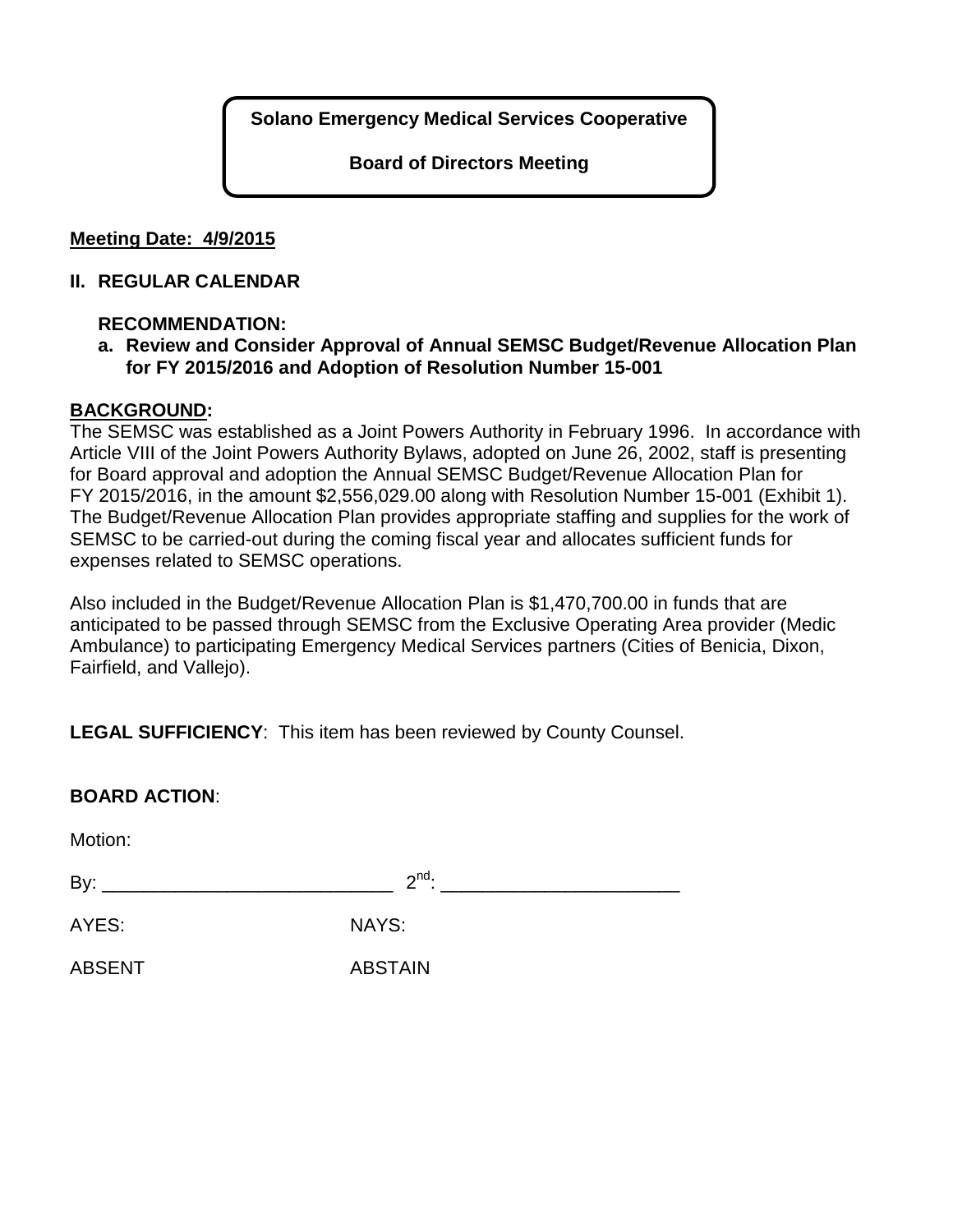#### **RESOLUTION OF THE SOLANO COUNTY EMERGENCY MEDICAL SERVICES COOPERATIVE SUBMISSION OF ANNUAL BUDGET AND REVENUE ALLOCATION PLAN**

**WHEREAS,** the Solano Emergency Medical Services Cooperative (SEMSC) was established under the authority of Government Code §6500, and through a Joint Powers Agreement initially executed in February 1996 and is recognized as the Emergency Medical Services Agency under Health and Safety Code §1797.50, and is named as such for Solano County by Solano County Board of Supervisors Ordinance No. 1527; and

**WHEREAS**, the SEMSC in its role as the Emergency Medical Services Agency has the primary responsibility for the administration and implementation of an emergency medical services system in Solano County; and

**WHEREAS**, the SEMSC has entered into a Memorandum of Understanding (MOU) with the Solano County Health and Social Services (H&SS) Department to establish the scope of services between SEMSC and H&SS relative to Emergency Medical Services (EMS) in Solano County; and

**WHEREAS**, the By Laws require this budget presentation to SEMSC that includes personnel, overhead, and direct expenses; prepared and attached is the Fiscal Year (FY) 2015/2016 budget of \$2,556,029.00 in expenditures (i.e. salaries, benefits, services and supplies, and transfers outside and within the H&SS fund) and \$2,556,029.00 in revenue (i.e. licenses, permits, franchise fees, fines, forfeitures, penalties, assessments, pass through revenue, and revenue from use of money/property) for adoption by the SEMSC; and

**WHEREAS**, the SEMSC Board of Directors has determined that the annual budget should be presented to the Board for review and acceptance not less than 90 days before the end of the fiscal year.

**NOW, THEREFORE, BE IT RESOLVED** that the SEMSC Board adopts the attached Annual SEMSC Budget/Revenue Allocation Plan for the FY 2015/2016.

Passed and adopted by the Board of Directors of the Solano County Emergency Medical Services Cooperative on April 9, 2015, by the following vote:

AYES: NOES:

ABSENT: ABSTAIN:

Birgitta Corsello Chair of the SEMSC Board of Directors

Attest:

\_\_\_\_\_\_\_\_\_\_\_\_\_\_\_\_\_\_\_\_\_\_\_\_\_\_ Rachelle Canones Clerk of the SEMSC Board